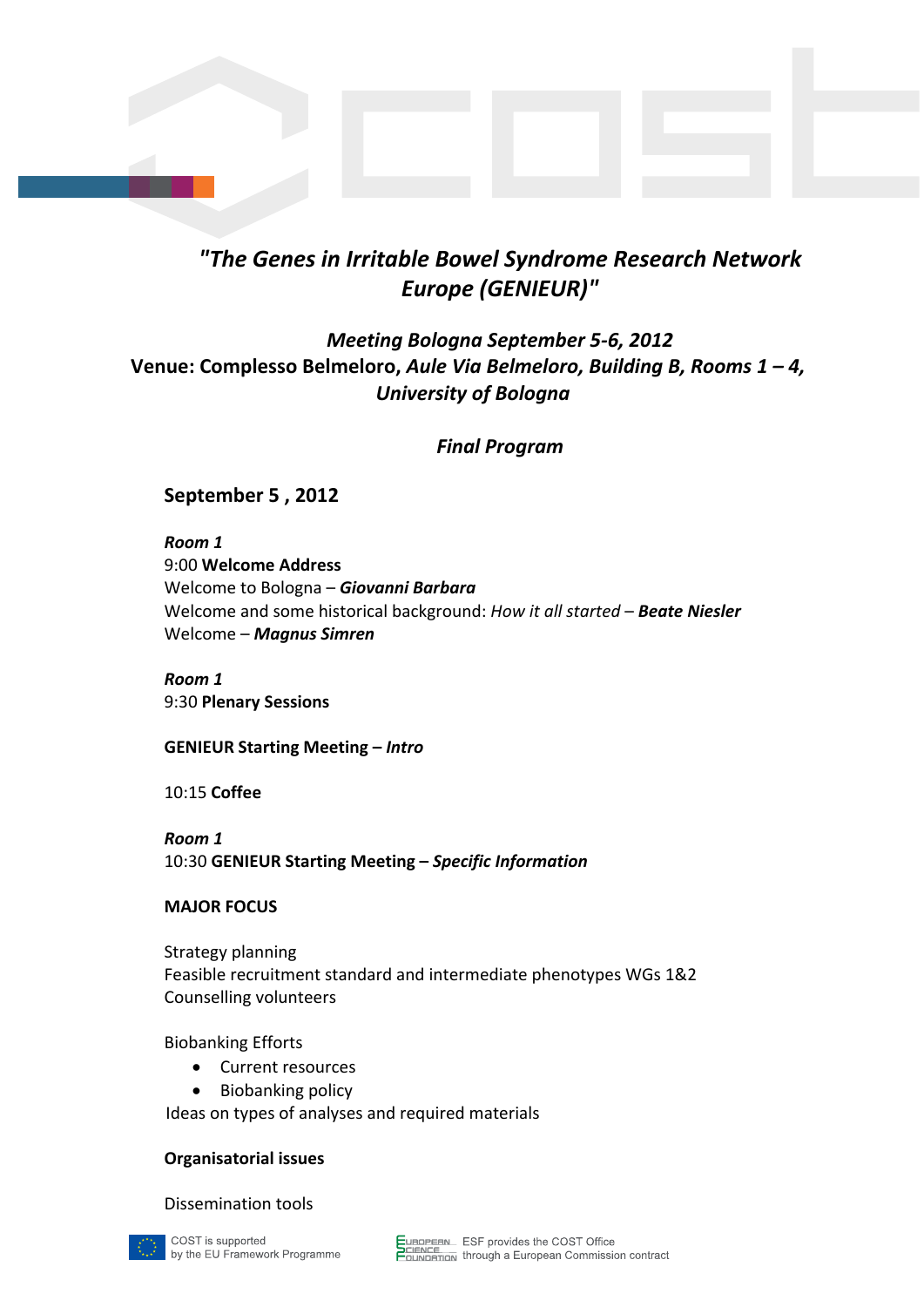### 4 STSMs during first year Management Committee nominations

eCOST system

- SPAM
- Reimbursement claims

12:00 **Lunch**

# *Working group meetings for WG core groups only*

13:30 ‐16:30 **Working group meetings –** *informal discussion of working program*

#### **Room 1**

# *WG no.1: Clinics: Establishment of gold standard for patient recruitment and characterization*

#### *Guy Boeckxstaens, Lesley Houghton*

13:30: Welcome

13:35‐13:50: Diagnostic criteria of IBS ‐ *Johann Hammer*

13.50‐14:05: Patient recruitment in Zurich: how do we do it? ‐ *Daniel Pohl*

14.05‐14:20: Psychological questionnaires: what do they tell us? ‐ *Magnus Simren*

14:20‐14:30: From where to recruit patients? (outpatient clinic, public advertisement, primary care, secondary ...)

14:30‐15:00: Patient selection: criteria used / required investigations

15:00‐15:15: Patient characterization: demographics

15:15‐15:30: Patient characterization: symptom profile

15:30‐16:00: Patient characterization: psychological aspects (incl. traumatic events)

16:00‐16:30: Patient characterization: other risk factors (diet, concomitant diseases (allergy, auto‐immune))

#### **Room 2**

#### *WG no.2: Definition of quantitative traits as intermediate phenotypes for IBS Michael Schemann, Michel Neunlist*

*WG no.2: Phenotyping IBS by defined pathophysiology*

13:30-13:45 WG 2 - INTRO (key objectives of WG, deliverables of  $1<sup>st</sup>$  meeting, introducing agenda) ‐ *Michael Schemann*

13:45 – 14:00 Potential of human samples to define pathophysiology ‐ *Michel Neunlist*

14:00 ‐ end Discussion (type(s) of samples, transport and storage conditions/ Definition of SOPs for sample collection, processing and storage. Ethical approval.



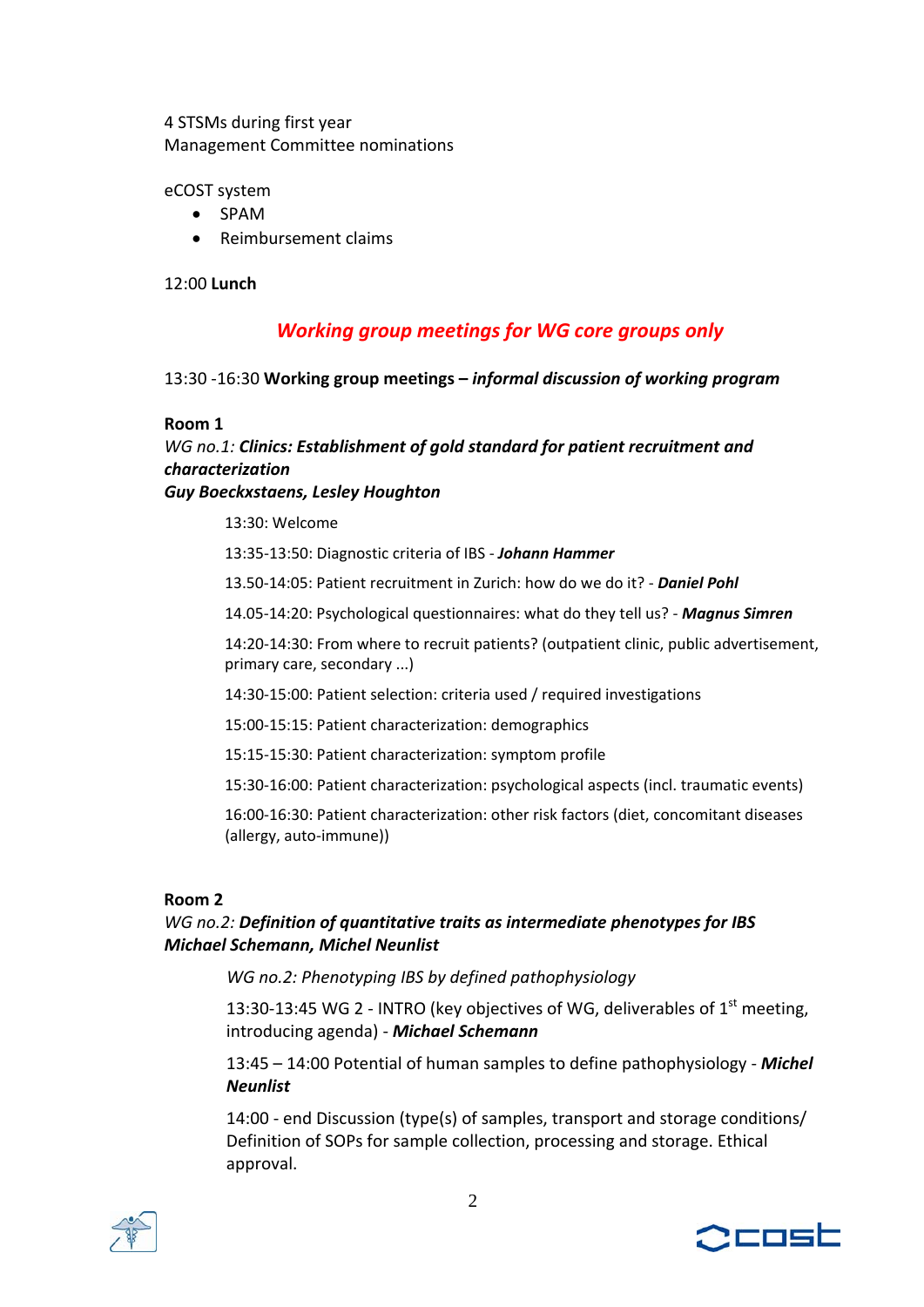### **Room 3** *WG no.3: Genetic studies in IBS Beate Niesler, Mauro D'Amato*

- **WG 3 <b>INTRO** (key objectives of WG, deliverables of  $1<sup>st</sup>$  meeting, introducing agenda)
- 13:45 State of the Art: Genetic Studies in IBS so far ‐ *Beate Niesler*
- 14:00 The challenge of complex disease genetics ‐ Lessons learned from IBD studies ‐ *Mauro D'Amato*
- 14:15 Familial cases of extreme GI phenotypes may help to nail down genetics in FGID – A recent success ‐ *Torunn Fiskerstrand*
- 14:35 Available Material– ongoing studies ‐ *Mauro D'Amato, Beate Niesler*
- 14:50 Discussion: type(s) of samples, transport and storage conditions/ Definition of SOPs for sample collection, processing and storage
- 15:50 Collection of topics discussion to define which parameters are relevant for genetic/epigenetic studies in IBS

### **Room 4**

### *WG no.4: Microbiome studies in IBS John Penders, Mirjana Rajilic*

- **WG** 4 **INTRO** (key objectives of WG, deliverables of  $1<sup>st</sup>$  meeting, introducing agenda)
- 13:45 What is already known about the microbiota diversity and its relation to IBS? ‐ *Mirjana Rajilic*
- 14:00 Which techniques are available for the analysis of the microbiota diversity? ‐ *John Penders*
- 14:15 Beyond diversity, what are pros and cons of application of metaproteomics, metatranscriptomics and metabolomics? *‐ Jeroen Raes*
- 14:35 Effect of storage conditions on intestinal microbiota in functional metagenomics ‐ *Chays Manichanh*
- 14:50 Discussion: type(s) of samples, transport and storage conditions/ Definition of SOPs for sample collection, processing and storage
- 15:50 Collection of metadata discussion to define which parameters are relevant for microbiome studies in IBS